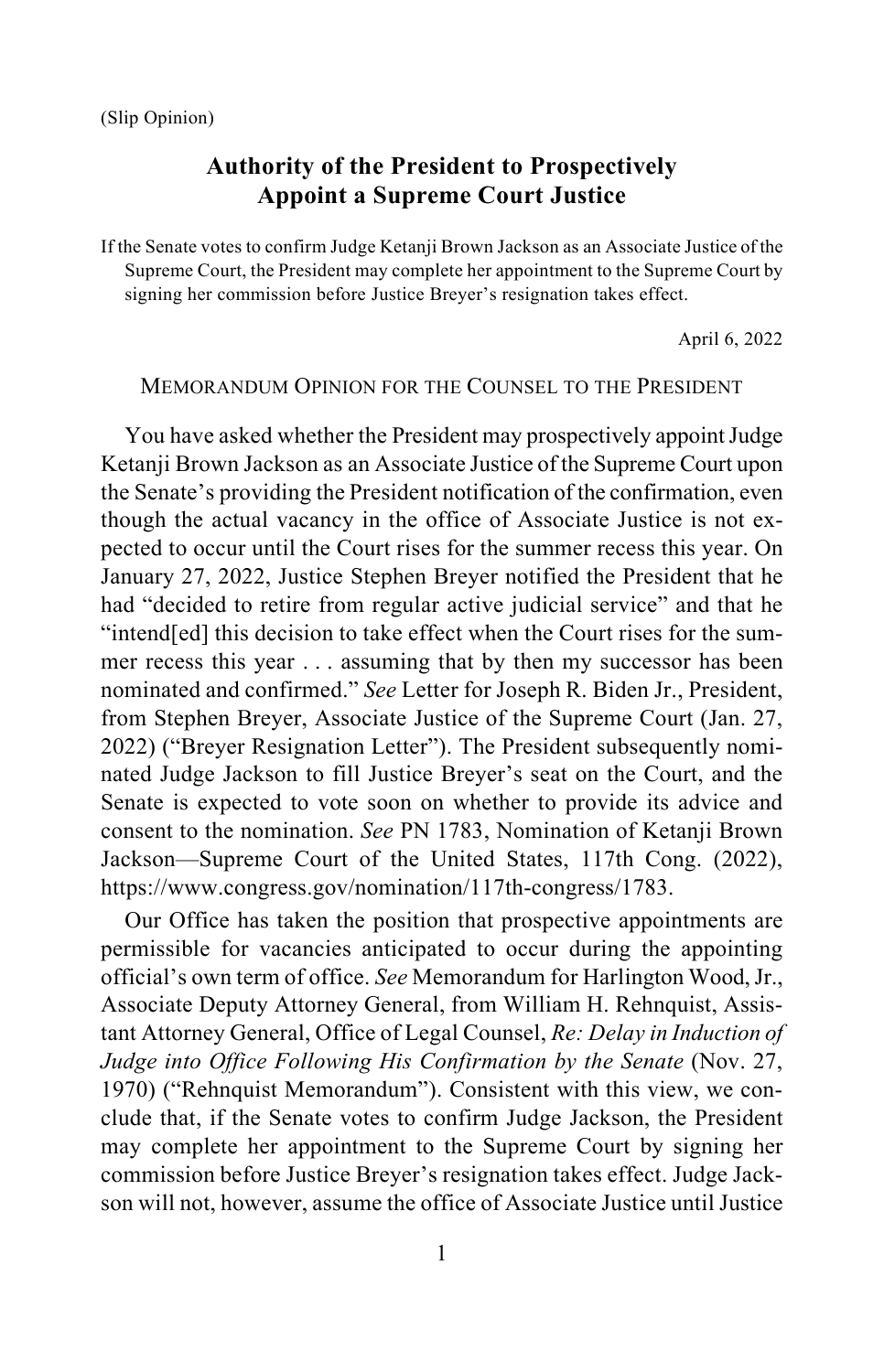Breyer's resignation is effective. *See Power of the President to Nominate and of the Senate to Confirm Mr. Justice Fortas to Be Chief Justice of the United States and Judge Thornberry to Be Associate Justice of the Supreme Court*, 3 Op. O.L.C. 154, 155 & n.2 (1968) (attached to *Resignation of the Head of a Department Effective Only upon the Confirmation and Appointment of a Successor*, 3 Op. O.L.C. 152 (1979)) ("*Power of the President to Nominate*"). Once his resignation is effective, she would then take the oaths as prescribed by the Constitution and statute. U.S. Const. art. VI, cl. 3; 28 U.S.C. § 453 (expressly providing that a person appointed to judicial office must take the oath prescribed by that statute "before performing the duties of his office").

### **I.**

Article II of the Constitution provides that the President

shall nominate, and by and with the Advice and Consent of the Senate, shall appoint Ambassadors, other public Ministers and Consuls, Judges of the supreme Court, and all other Officers of the United States, whose Appointments are not herein otherwise provided for, and which shall be established by Law[.]

U.S. Const. art. II, § 2, cl. 2. It further provides that the President "shall Commission all the Officers of the United States." *Id.* § 3, cl. 1.

Consistent with this text, three steps are required for completion of the appointment of a Senate-confirmed officer: first, presidential nomination; second, Senate advice and consent; and third, presidential appointment. *See Marbury v. Madison*, 5 U.S. (1 Cranch) 137, 155–57 (1803); *Appointments to Office—Case of Lieutenant Coxe*, 4 Op. Att'y Gen. 217, 219 (1843). Each of these steps is a "distinct operation[]," *Marbury*, 5 U.S. at 155, and each is completely "discretionary" within the hands of the relevant actor, *Appointment of a Senate-Confirmed Nominee*, 23 Op. O.L.C. 232, 232 (1999). The President alone nominates, the "Senate has the sole responsibility of consenting to the President's choice," *Pub. Citizen v. U.S. Dep't of Justice*, 491 U.S. 440, 487 (Kennedy, J., concurring in the judgment, joined by Rehnquist, C.J., & O'Connor, J.), and the President thereafter must take a "final public act . . . to complete the appointment," *Appointment of a Senate-Confirmed Nominee*, 23 Op. O.L.C. at 232. The process is not complete until "the last act . . . has been performed," a step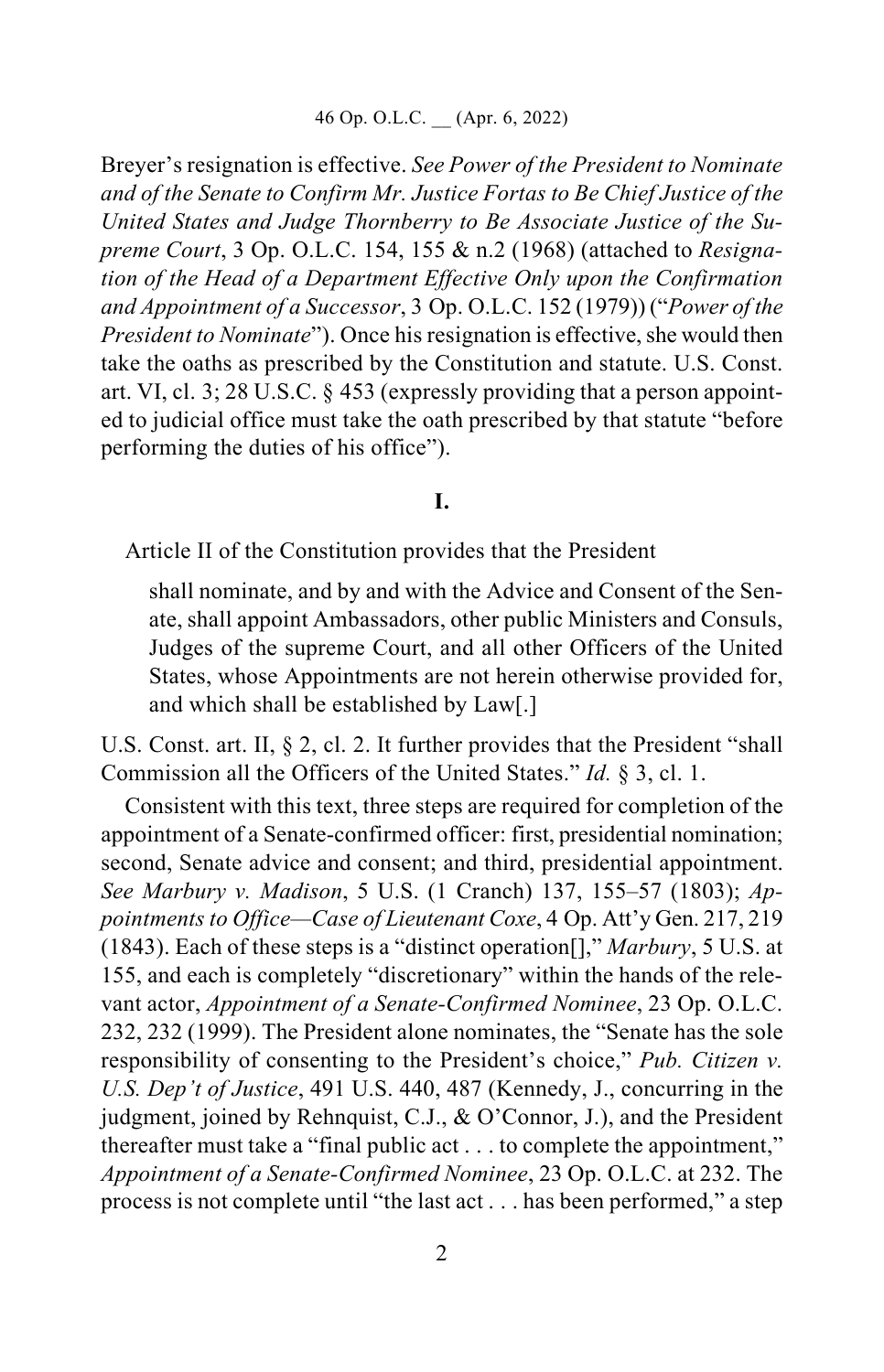*Authority of the President to Prospectively Appoint a Supreme Court Justice*

that may be evidenced by a signed commission. *Marbury*, 5 U.S. at 157; *see Nat'l Treasury Emps. Union v. Reagan*, 663 F.2d 239, 242 (D.C. Cir. 1981) (noting that, at that time, that had been "the rule" for "more than one hundred and seventy-five years").

Federal judges and justices may retire either completely or from regular active service. *See* 28 U.S.C. § 371. It is typical for a federal judge, as Justice Breyer did here, to announce the intention to retire by sending a letter to the President indicating that they will step down on a specific date or on the occurrence of a specific contingency.

Although in this situation a vacancy does not arise until the effective date of the Justice's retirement, we have long recognized that the President may nominate in anticipation of such a vacancy. *See Nominations for Prospective Vacancies on the Supreme Court*, 10 Op. O.L.C. 108, 108–09 (1986) ("*Prospective Vacancies*"); *Power of the President to Nominate*, 3 Op. O.L.C. at 157–58. Indeed, prospective nominations have become common with respect to anticipated vacancies on the Supreme Court. Since 1986, twelve individuals have been nominated prospectively to the Supreme Court, including Judge Jackson.<sup>[1](#page-2-0)</sup>

<span id="page-2-0"></span><sup>1</sup> *See* Supreme Court of the United States, *Justices 1789 to Present*, [https://www.](https://www.supremecourt.gov/%E2%80%8Babout/%E2%80%8Bmembers_%E2%80%8Btext.%E2%80%8Baspx) supremecourt.gov/about/members text.aspx (providing the date each justice's service terminated); PN 1184, Nomination of William H. Rehnquist—The Judiciary, 99th Cong. (1986)[, https://www.congress.gov/nomination/99th-congress/1184;](https://www.congress.gov/%E2%80%8Bnomination/%E2%80%8B99th-congress/%E2%80%8B1184) PN 1193, Nomination of Antonin Scalia—The Judiciary, 99th Cong. (1986), [https://www.congress.gov/](https://www.congress.gov/%E2%80%8Bnomination/%E2%80%8B99th-congress/%E2%80%8B1193) [nomination/99th-congress/1193;](https://www.congress.gov/%E2%80%8Bnomination/%E2%80%8B99th-congress/%E2%80%8B1193) PN 456, Nomination of Clarence Thomas—Supreme Court of the United States, 102d Cong. (1991), [https://www.congress.gov/nomination/](https://www.congress.gov/%E2%80%8Bnomination/%E2%80%8B102nd-congress/%E2%80%8B456) [102nd-congress/456;](https://www.congress.gov/%E2%80%8Bnomination/%E2%80%8B102nd-congress/%E2%80%8B456) PN 422, Nomination of Ruth Bader Ginsburg—Supreme Court of the United States, 103d Cong. (1993), [https://www.congress.gov/nomination/103rd](https://www.congress.gov/%E2%80%8Bnomination/103rd-congress/%E2%80%8B422)[congress/422;](https://www.congress.gov/%E2%80%8Bnomination/103rd-congress/%E2%80%8B422) PN 1399, Nomination of Stephen G. Breyer—Supreme Court of the United States, 103d Cong. (1994)[, https://www.congress.gov/nomination/103rd-congress/1399;](https://www.congress.gov/%E2%80%8Bnomination/%E2%80%8B103rd-congress/%E2%80%8B1399) PN 786, Nomination of John G. Roberts Jr.—The Supreme Court of the United States, 109th Cong. (2005)[, https://www.congress.gov/nomination/109th-congress/786;](https://www.congress.gov/%E2%80%8Bnomination/%E2%80%8B109th-congress/%E2%80%8B786) PN 978, Nomination of Harriet Ellan Miers—Supreme Court of the United States, 109th Cong. (2005)[, https://www.congress.gov/nomination/109th-congress/978;](https://www.congress.gov/%E2%80%8Bnomination/%E2%80%8B109th-congress/%E2%80%8B978) PN 1059, Nomination of Samuel A. Alito Jr.—Supreme Court of the United States, 109th Cong. (2006), https://www.congress.gov/nomination/109th-congress/1059; PN 506, Nomination of Sonia Sotomayor—The Supreme Court of the United States, 111th Cong. (2009)[, https://](https://www.congress.gov/%E2%80%8Bnomination/%E2%80%8B111th-congress/%E2%80%8B506) [www.congress.gov/nomination/111th-congress/506;](https://www.congress.gov/%E2%80%8Bnomination/%E2%80%8B111th-congress/%E2%80%8B506) PN 1768, Nomination of Elena Kagan—The Supreme Court of the United States, 111th Cong. (2010), [https://www.](https://www.congress.gov/%E2%80%8Bnomination/%E2%80%8B111th-congress/%E2%80%8B1768) [congress.gov/nomination/111th-congress/1768;](https://www.congress.gov/%E2%80%8Bnomination/%E2%80%8B111th-congress/%E2%80%8B1768) PN 2259, Nomination of Brett M. Kavanaugh—Supreme Court of the United States, 115th Cong. (2018), [https://www.](https://www.congress.gov/%E2%80%8Bnomination/%E2%80%8B115th-congress/%E2%80%8B2259)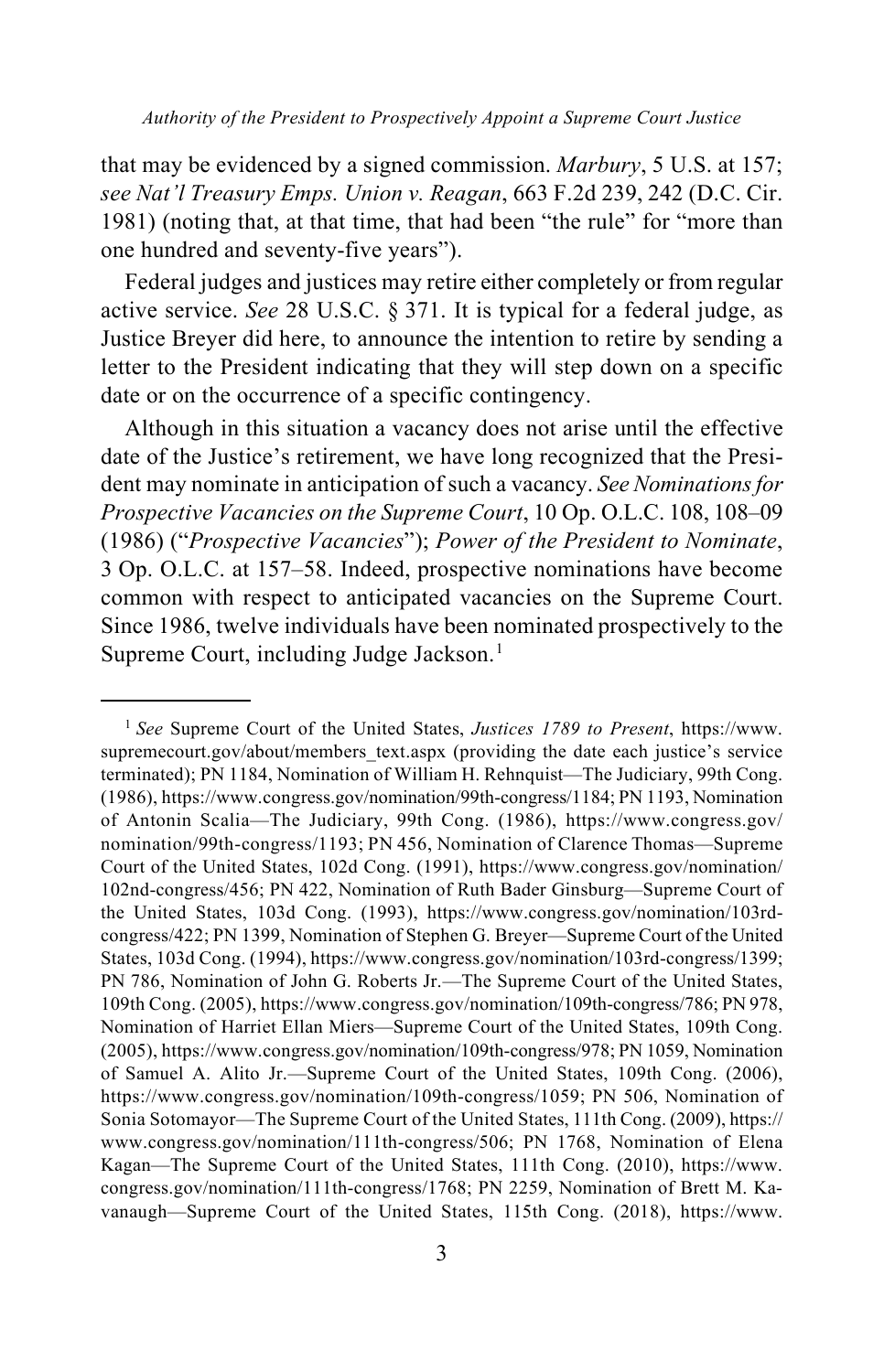We have also recognized that, after the Senate provides its advice and consent, "[t]he President is authorized to make prospective appointments to any office the term of which begins before January 20 [of the year his term ends]." *See* Memorandum for John D. Calhoun, Assistant Deputy Attorney General, from Robert Kramer, Assistant Attorney General, Office of Legal Counsel, *Re: Prospective Appointments by the President*  (Apr. 7, 1960). As a "general rule," "a prospective appointment to fill a vacancy sure to occur in a public office, made by an officer who[]. . . is empowered to fill the vacancy when it arises, is, in the absence of a law forbidding it, a valid appointment, and vests title to the office in the appointee." *Id.* at 1 n.1 (quoting 67 C.J.S. Officers § 30). The President could not "forestall the rights and prerogatives of [his] own successors by appointing successors to offices expiring after [his] power to appoint has itself expired," Floyd R. Mechem, *Treatise on the Law of Public Offices and Officers* § 133, at 67 (1890), but there is otherwise no general limitation on the President's authority to make appointments in advance of an impending vacancy.[2](#page-3-0)

The Office has previously noted that historical practice supports the President's authority to make prospective appointments of judicial officers, including an Associate Justice of the Supreme Court.[3](#page-3-1) In *Power of the President to Nominate*, this Office provided several examples of judges who were appointed by the President prior to the effective date of the outgoing official's resignation, including: Judge J. Skelly Wright, who was appointed on March 30, 1962, to succeed Judge E. Barrett Prettyman, who did not retire until April 15, 1962, 3 Op. O.L.C. at 156; Justice

[congress.gov/nomination/115th-congress/2259;](https://www.congress.gov/%E2%80%8Bnomination/%E2%80%8B115th-congress/%E2%80%8B2259) PN 1783, Nomination of Ketanji Brown Jackson—Supreme Court of the United States, 117th Cong. (2022)[, https://www.congress.](https://www.congress.gov/%E2%80%8Bnomination/%E2%80%8B117th-congress/%E2%80%8B1783) [gov/nomination/117th-congress/1783.](https://www.congress.gov/%E2%80%8Bnomination/%E2%80%8B117th-congress/%E2%80%8B1783)

<span id="page-3-0"></span><sup>&</sup>lt;sup>2</sup> Consistent with these long-established principles, many state courts have recognized that appointments for prospective vacancies generally are permissible if the appointing authority could make them when the vacancy occurs. *See Murphy v. Pearson*, 667 S.E.2d 83, 85 (Ga. 2008); *Gonzalez v. Bd. of Educ. of Elizabeth Sch. Dist.*, 738 A.2d 974, 976–78 (N.J. Super. Ct. App. Div. 1999); *State ex rel. Norman v. Viebranz*, 483 N.E.2d 1176, 1178 (Ohio 1985); *Mullinax v. Garrison*, 373 S.E.2d 471, 472–73 (S.C. 1988); *Turner v. Shumlin*, 163 A.3d 1173, 1186–88 (Vt. 2017) (per curiam).

<span id="page-3-1"></span><sup>3</sup> These instances are discussed in the Rehnquist Memorandum and *Power of the President to Nominate*. In the time available, we have not been able to verify the accuracy of all the dates represented in those writings.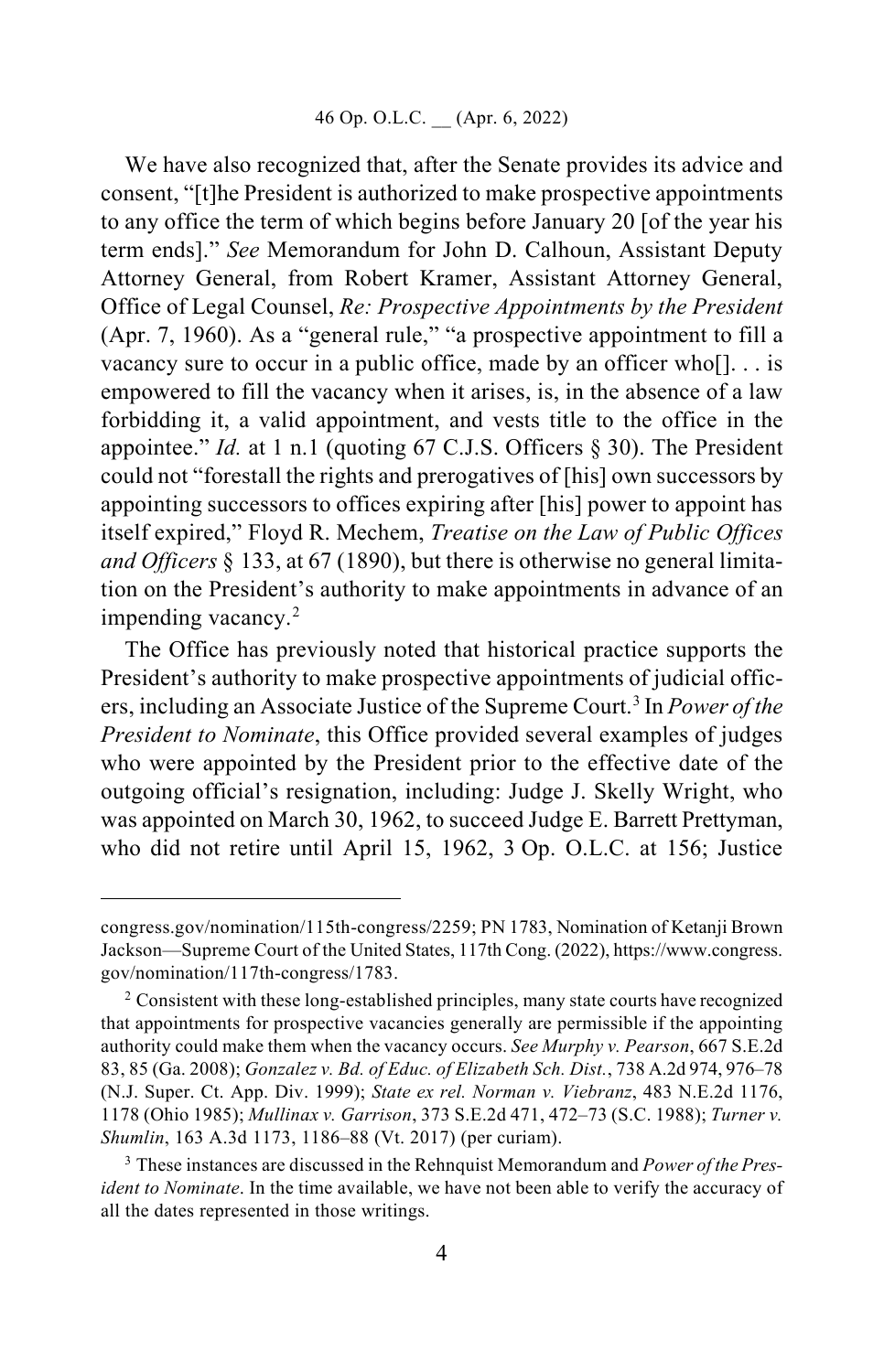George Sutherland, who was appointed on September 5, 1922, to succeed Justice John Clarke, who did not retire until September 18, 1922, *id.* at 159; and Edwin M. Stanton, who was appointed on December 20, 1869, to succeed Justice Robert Cooper Grier, who had announced his resignation effective February 1, 1870, *id.* at 158. [4](#page-4-0) *See also id.* at 166 (app. II) (additional examples). Our writings also indicate that, on at least one occasion, a judicial officer has been appointed many months before taking the oath and entering on the duties of the office. In the Rehnquist Memorandum, the Office noted that Congressman Oren Harris was confirmed by the Senate to a judicial office on August 11, 1965, and commissioned on August 12, 1965, but that he did not take office until February 3, 1966, nearly six months after the date of his appointment. Rehnquist Memorandum at 1.

Here, Justice Breyer notified the President that he would retire upon the Court's adjournment for summer recess in June or July of this year, assuming that his successor had been confirmed. *See* Breyer Resignation Letter. The anticipated date of the vacancy—approximately three months from now—is plainly within the President's current term of office and consistent with the past exercises of prospective appointment authority cited above. The President, thus having appointment authority at the time the vacancy is expected to arise, may perform in advance the "last act" in the three-step appointment process set out in *Marbury* and appoint Judge Jackson as an Associate Justice, signified by his signing of her commission.

## **II.**

The President's signing of Judge Jackson's commission would complete her appointment, bringing to an end the President's and the Senate's role in the process. *See Marbury*, 5 U.S. at 162; *United States v. Le Baron*, 60 U.S. (19 How.) 73, 78 (1856). As the final act of appointment, the execution of the commission would render the Senate's consent final. Rehnquist Memorandum at 3–4; *see also United States v. Smith*, 286 U.S. 6, 43–44, 48–49 (1932).

<span id="page-4-0"></span><sup>4</sup> Edwin Stanton died on December 24, 1869, and never assumed office as an Associate Justice.